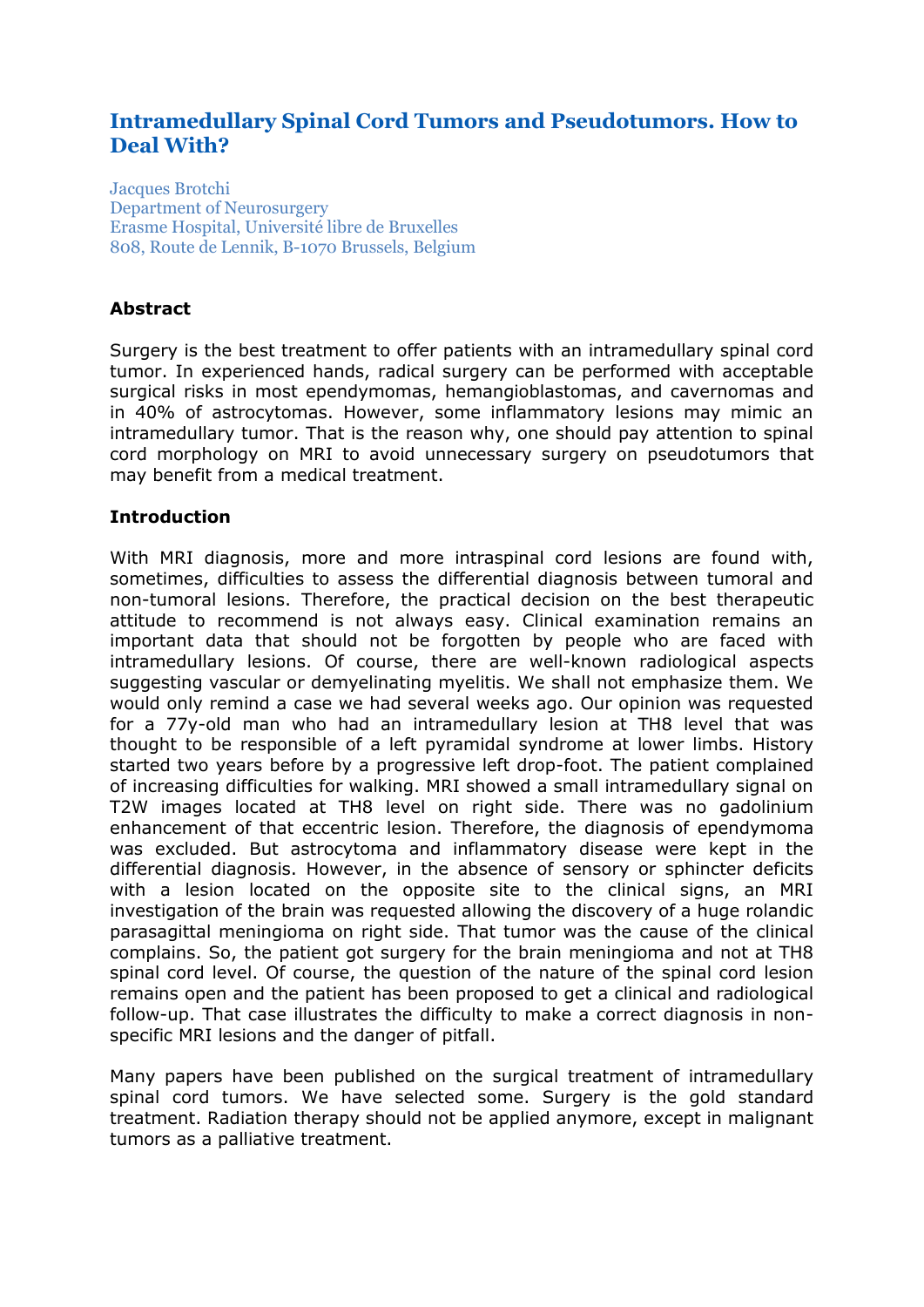Few papers have emphasized non-neoplastic intramedullary spinal cord lesions mimicking tumors. That pathology is not well known. We have also selected several papers on that topic.

1) RADICAL EXCISION OF INTRAMEDULLARY SPINAL CORD TUMORS: SURGICAL MORBIDITY AND LONG-TERM FOLLOW-UP EVALUATION IN 164 CHILDREN AND YOUNG ADULTS.

J Neurosurg (Spine 2)(2000) 93: 183-193.

## **Information**

The authors give their wide experience on 164 patients 21 years of age and younger in whom an intramedullary spinal cord tumor (IMSCT) was resected. They succeeded in performing what they call a gross-total resection (>95%) in 76.8% and a subtotal resection (80-95%) in 20.1%. All the patients had gliomas, the majority of low-grade (79.3%), most of astrocytic nature due to the pediatric population. There were no deaths related to surgery. When comparing the preoperative and 3-month postoperative functional grades, they observed: 60.4% stable, 15.8% improvement and 23.8% deterioration. Surgery was the only anti-tumor treatment used for the majority (73.5%) of patients, even if the tumor recurred, as long it was low grade. In patients with low-grade intramedullary lesions, long-term results of radical surgery without routine postoperative radiation treatment compare favourably with the results of modest surgery followed by radiation treatment. The major determinant of long-term patient survival was histological composition of the tumor. The 5-year progression-free survival rate was 78% for patients with low-grade gliomas and 30% for those with high-grade gliomas. Patients in whom an IMSCT was only partially resected (<80%) fared significantly worse.

### **Analysis**

There are many important facts in that paper dealing essentially with intraspinal cord glioma in pediatric population. The first and perhaps the most important is that in experienced surgeons hands, radical surgery for IMSCTs can be performed with acceptable surgical risks. As said before by others, the authors confirm that IMSCTs should be recognized as potentially excisable lesions, both at presentation and if they recur. They give arguments discrediting adjunctive radiation therapy. It is important since one may still find in the literature papers recommending radiation therapy after complete or partial removal of intraspinal cord low-grade ependymomas or astrocytomas. That concept is no more acceptable and I fully agree with the authors. Another good message is on the timing of surgery. Functional postoperative results are closely related to preoperative situation and the presence or absence of preoperative deficits. When no plane of dissection is found, it is safer to do a subtotal removal. It is interesting to see that in their experience, subtotal tumor removal may be sufficient for long-term progression free survival.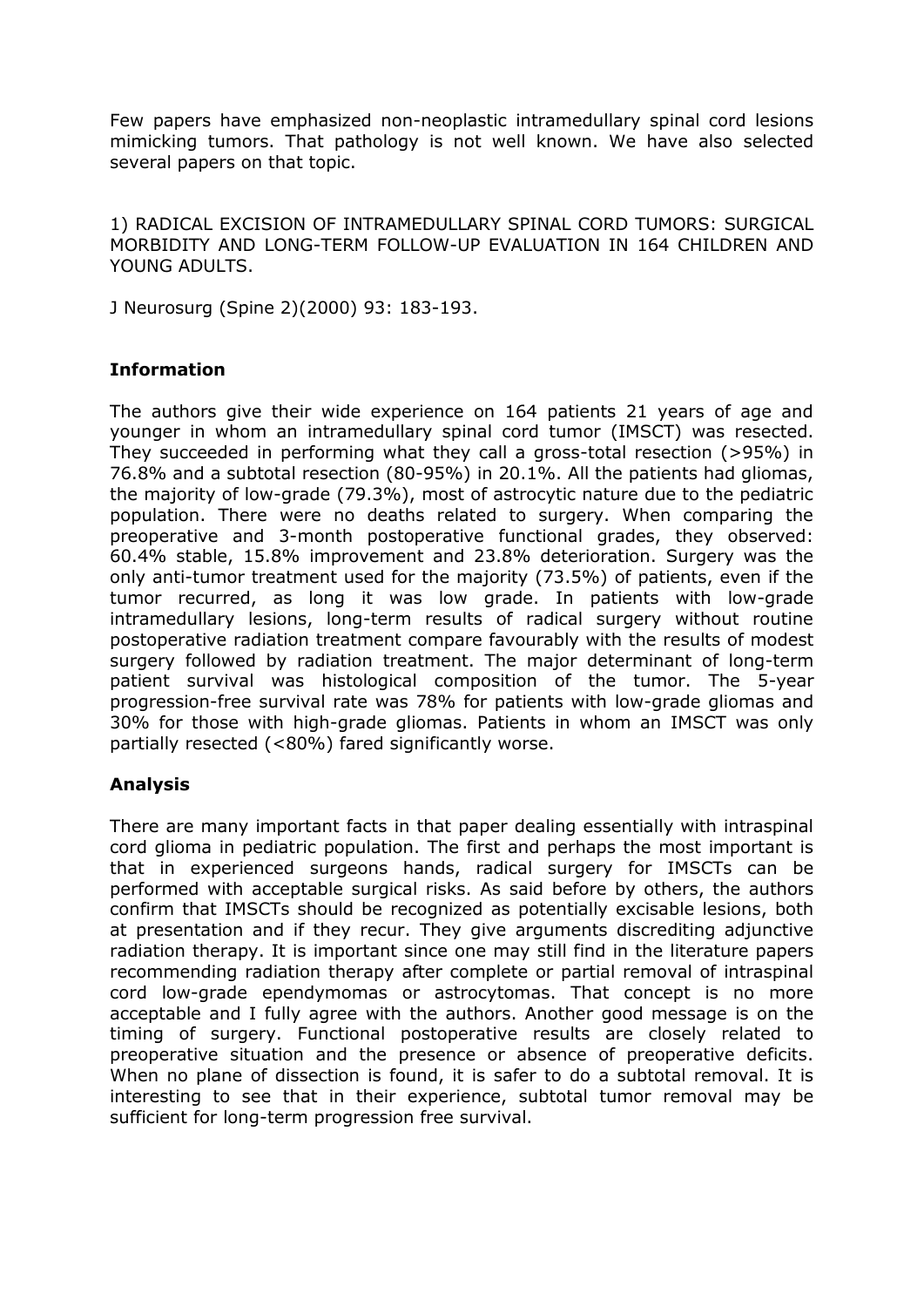2) INTRAMEDULLARY EPENDYMOMAS: CLINICAL PRESENTATION, SURGICAL TREATMENT STRATEGIES AND PROGNOSIS.

J Neuro-Oncol (2000) 47: 211-218.

### **Information**

This is a general overview by an experienced team on intramedullary ependymomas, which comprise the majority of intramedullary glial neoplasms in the adult. There is no typical clinical presentation but dysesthesias are the earliest symptoms to present in upwards of 70% of patients. These tumors are benign slow-growing lesions, which are optimally treated with gross total surgical resection without adjuvant therapy. This objective can be attained safely in a majority of patients. Post-operative functional outcome is related to preoperative functional status. Early diagnosis, prior to symptomatic progression, is critical to the successful treatment of these tumors. Adjuvant therapy is indicated for the rare malignant or disseminated tumors or following sub-total resection.

### **Analysis**

Surgical technique is very well detailed in that paper. In adult population, standard laminectomy is performed. Laminoplasty, which is mandatory in children, is not required in the adult population. The authors rightly insist on the importance of strict hemostasis prior to dural opening to prevent ongoing blood contamination. Surgery of intramedullary tumors needs a very clean operative field. They open the arachnoid separately, as we do. They recommend posterior midline opening extending over the entire rostrocaudal extent of the tumor. That helps finding the polar cysts, very frequent in ependymomas. Most of the times, ependymomas are sharply demarcated from the surrounding spinal cord. In huge tumors, debulking is recommended with ultrasonic aspirator or laser. Once significant tumoral internal decompression has been performed, dissection of the lateral and ventral margins may be accomplished, taking care hurting anterior spinal artery that gives the feeding arteries, which should be identified, cauterised and divided. If no plane is apparent between tumor and surrounding spinal cord, biopsy is obtained to confirm the histological diagnosis of an infiltrative tumor. That is the classical way to remove an intraspinal cord ependymoma. The authors don't perform a closure of the myelotomy. We do it, so as the closure of the arachnoid whenever possible. The authors also emphasize the importance of preservation rather than expected restoration of neurologic function in surgery for intramedullary tumors.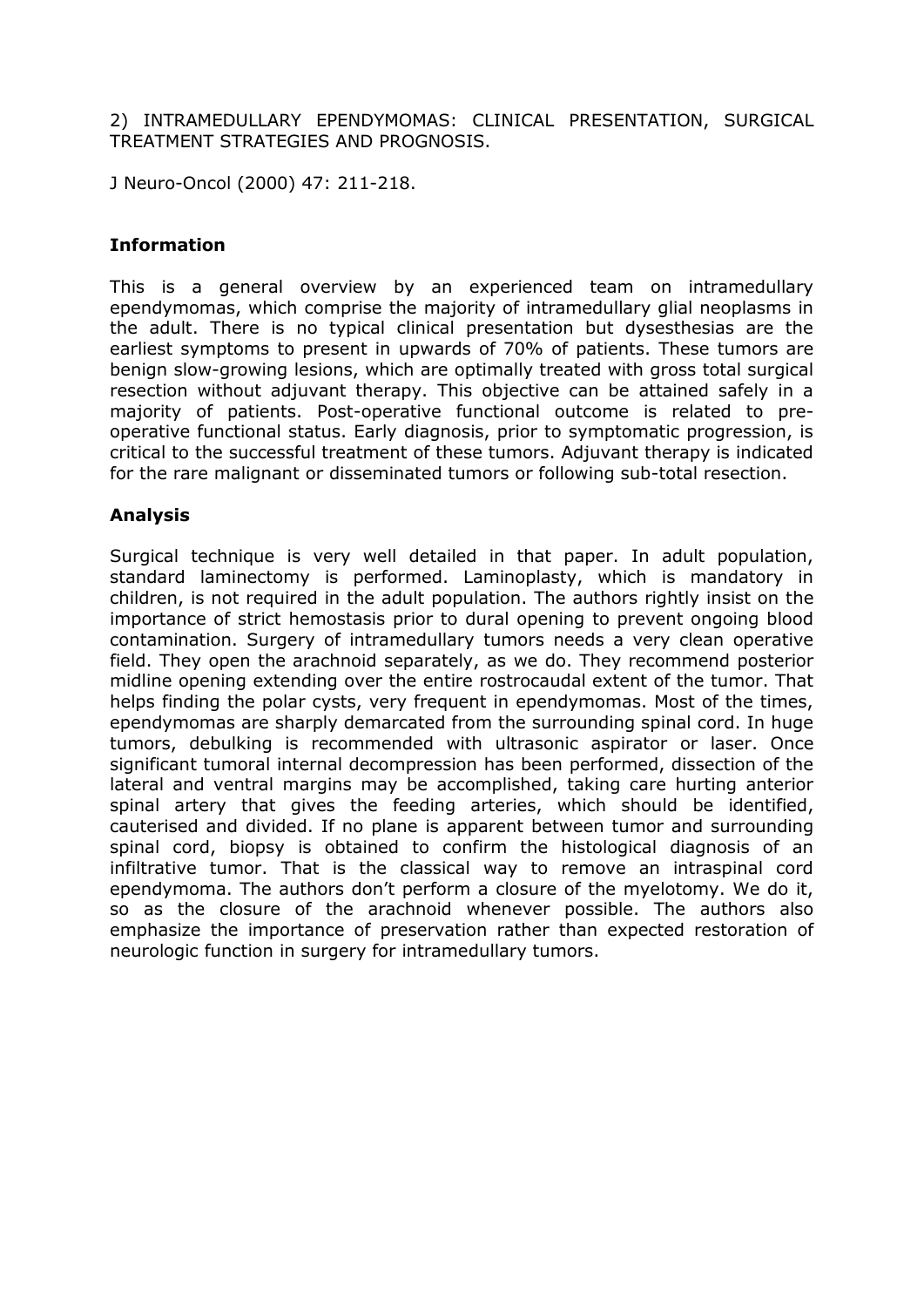3) SPINAL CORD ASTROCYTOMAS: PRESENTATION, MANAGEMENT AND OUTCOME.

J Neuro-Oncol (2000) 47: 219-224.

### **Information**

This is a general overview by an experienced team on intramedullary astrocytomas, which is slightly less frequent than ependymomas in adult series. There is no typical clinical presentation. But local or radicular pain is the earliest and most frequent presenting complaint. Astrocytomas have less well-defined margins on MRI and are more likely to be eccentrically located within the spinal cord unlike ependymomas, which are always central in location. Ideal candidates for surgery are patients who are still ambulatory. The infiltrating nature of some spinal cord astrocytomas may make total removal impossible without unacceptable neurological deficits. In such instances, subtotal resection may still be worthwhile to reduce tumor mass in preparation for adjunctive therapy. Intraoperative somatosensory and motor evoked potentials are used. They provide information to guide the surgeon in the resection but their intraoperative utility is limited by many factors. So, their use is still a matter of debate. Technique of surgery is similar to what is described for ependymomas in the above paper. The outcome is worse than that of ependymomas, except for pilocytic astrocytomas, more frequent in paediatric population, and which can be totally removed. High-grade astrocytomas have a bad prognosis with an average survival of 6 months in adults and 13 months in children.

### **Analysis**

We agree that MRI cannot be used confidently to distinguish between astrocytomas and ependymomas. MRI cannot predict the presence or the absence of a plane of separation between tumor and spinal cord. That is a sufficient reason to recommend surgery, especially in patients with few neurological deficits. Finding a plane at surgery will make the tumor removable. Otherwise, it is safer to limit to biopsy and to decompressive surgery. Malignant astrocytomas have a grim prognosis, as do intracranial anaplastic gliomas, even with adjunctive therapy.

4) NON-NEOPLASTIC INTRAMEDULLARY PATHOLOGY. DIAGNOSTIC DILEMMA: TO BX OR NOT TO BX?

J Neuro-Oncol (2000) 47: 283-292.

### **Information**

That is a very good synthesis on a difficult diagnosis to which the consulting neurosurgeon, pressured to operate on a rapidly deteriorating patient, may be faced with the uncomfortable decision of whether to operate on potentially nonsurgical pathology or recommend medical management. Multiple sclerosis can mimic an active neoplasm leading to mistaken biopsies. Granulomatous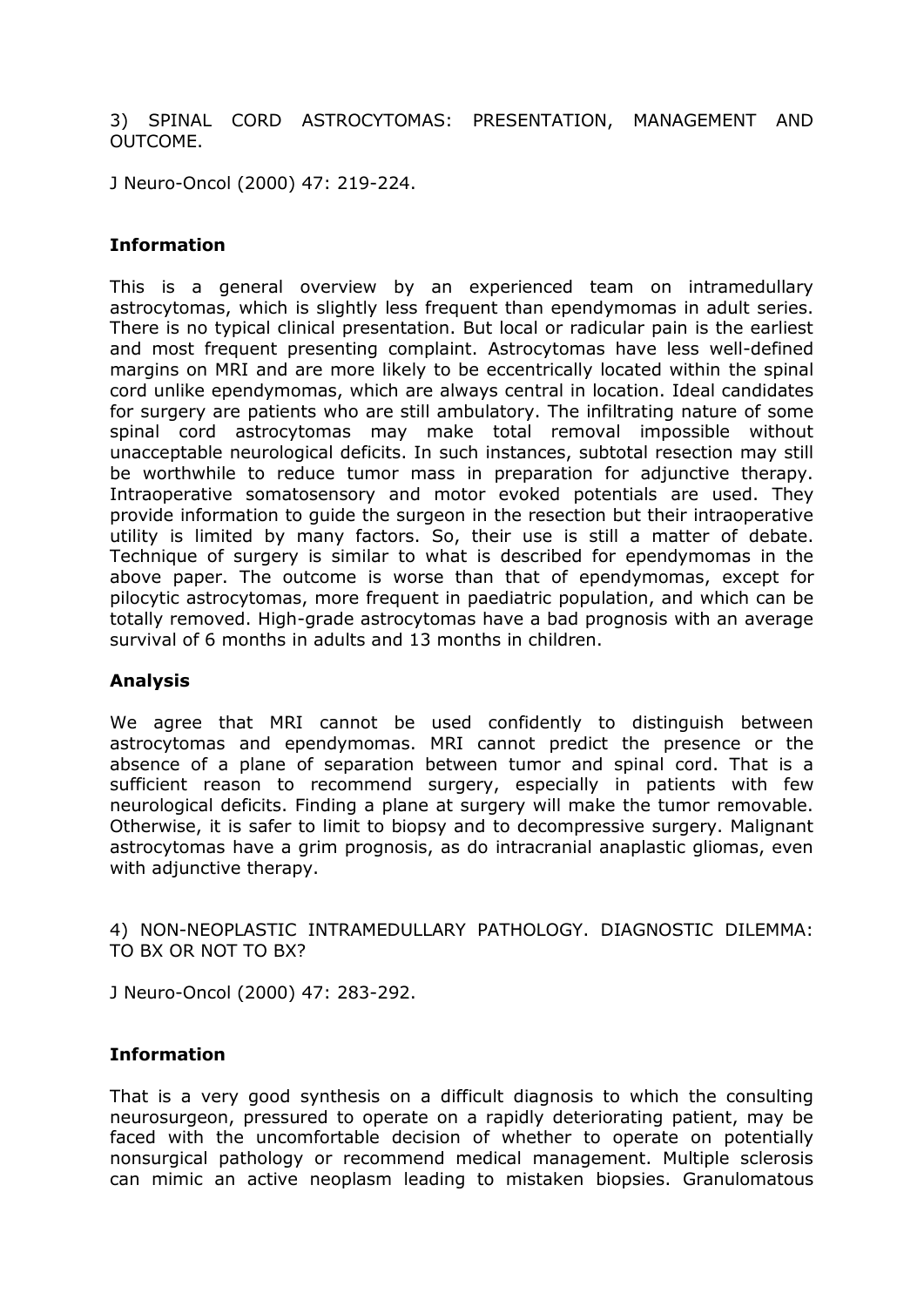disease in the spinal cord has been reported for sarcoidosis, tuberculosis, brucellosis and histoplasmosis. These lesions often have systemic manifestations but sometimes, they may be the first manifestation of the illness. A biopsy may be the only way to get a diagnosis, which is important since in sarcoidosis, corticosteroids therapy dramatically improves the patient, cleaning the MRI. Isolated pseudotumors have also been described. Infections may also happen, especially in HIV patients where they are not infrequent. Intramedullary cysticercoids and toxoplasmosis have been occasionally mistaken for intramedullary tumors. Vascular lesions have also been described: amyloidosis, isolated intramedullary vascular lesions of ischemic origin, arterial infarcts. Finally, other lesions like subacute necrotizing myelopathy or radiation myelopathy may also be encountered.

### **Analysis**

When something about the MRI (spinal cord not significantly enlarged, minimal enhancement) or clinical course raises suspicion of a non-neoplastic lesion (symptoms have progressed rapidly), we recommend a cautious attitude. If the illness is slowly progressing, one may suggest performing a new MRI 3 months later. When there is a suspicion of multiple sclerosis, a brain MRI can bring the correct diagnosis, avoiding an unnecessary biopsy. CSF diagnosis may be of great help. In suspected granulomatous diseases, systemic manifestations should be searched since the diagnosis may be assessed on those systemic manifestations or serum analyses. Primary sarcoidosis may happen. Several such a cases have been reported. In the absence of diagnosis, a cautious biopsy of the intraspinal cord lesion is to be done but not resection as deterioration following nodule removal has been reported. Cautious MRI analysis may reveal a ring enhancement, which is not often seen with intramedullary tumors. The later demonstrate homogeneous or heterogeneous patchy enhancement, exceptionally a ring enhancement that is more suggestive of cord infarction, radiation myelopathy or subacute necrotizing myelopathy. In certain circumstances, nonneoplastic lesions will require open biopsy or surgical treatment as a part of the optimal management: bacterial, fungal, tuberculous or parasitic lesions may benefit of surgery in addition to medical treatment.

### 5) MEDICALLY TREATED INTRASPINAL "BRUCELLA" GRANULOMA.

Surg Neurol (1999) 52: 570-576.

### **Information**

This is a case report of a 40-year-old female presenting with a two months history of progressive weakness of the right leg and numbness of the left leg with urinary and fecal incontinence. Four months before, she had been diagnosed with systemic brucellosis with a period of radiculomeningoencephalitis successfully treated with medical treatment. MRI revealed a 10 x 30 mm intramedullary heterogeneous mass at T5 level with considerable enhancement and surrounding edema. Due to the past medical history, a Brucella granuloma was suspected and CSF analysis performed with finding of lymphocytic pleocytosis and elevated levels of albumin, immunoglobulins and antibody titers for Brucella. The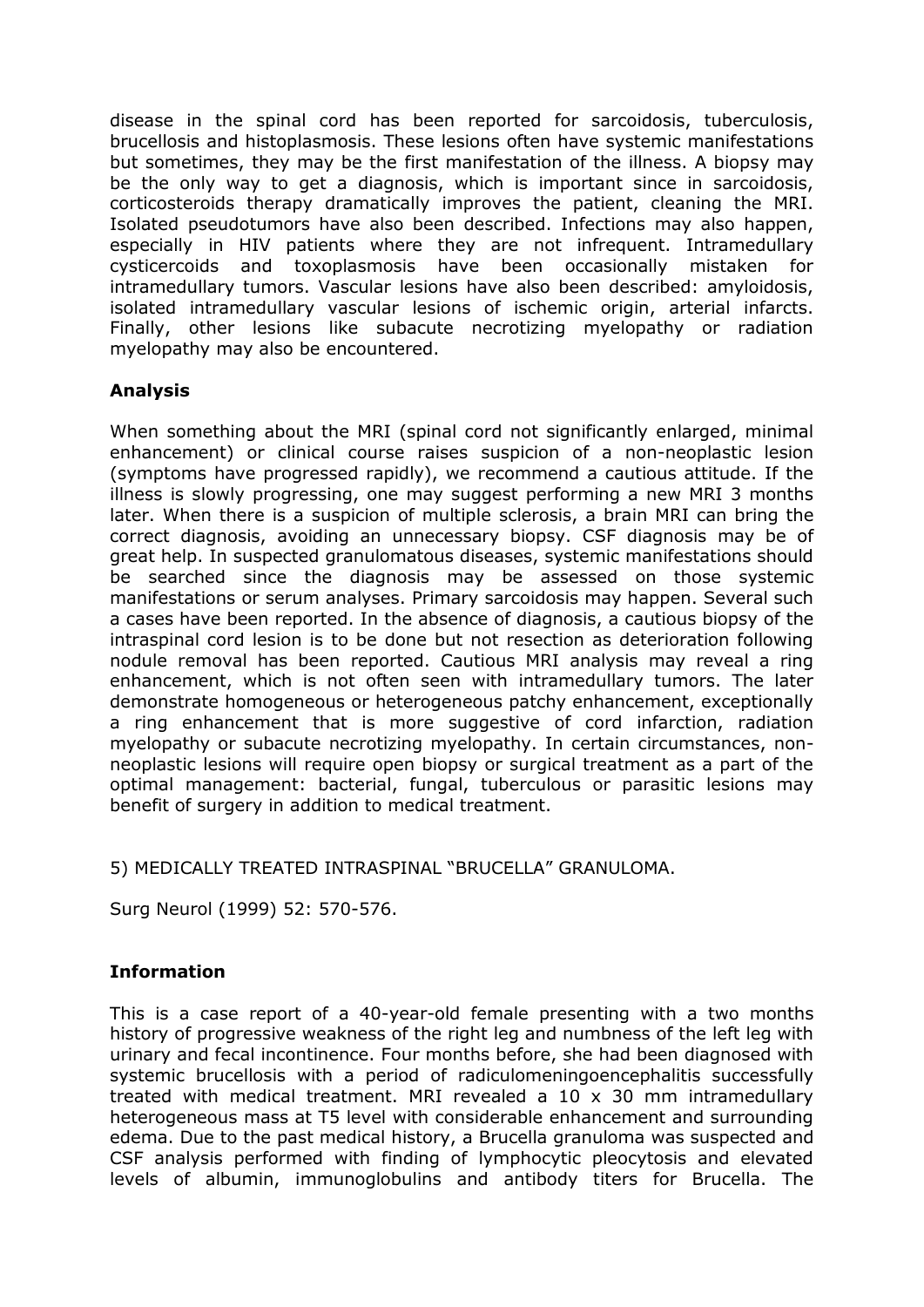medications were modified to rifampicin 1200mg daily, doxycycline 400mg, TMP/SMZ (trimethoprim/sulfamethazole) 480/2400 mg daily, and methylprednisolone 100 mg in decremental doses for (for 6 weeks). No surgery was done. After 2 months, the patient was almost symptom-free and her medication doses were decreased. Follow-up MRI at 5 months showed a dramatically decrease of the mass lesion. The treatment was discontinued after 2 years.

## **Analysis**

Brucella infections continue to cause serious problems in developing countries.

That paper is a good warning to neurosurgeons to consider a non-neoplastic lesion before recommending surgical resection when some data are not typical for a tumor. Here, the medical history was short (2 months), the MRI suspicious (eccentric heterogeneous mass) although the authors had the knowledge of a systemic brucellosis 4 months before. Infectious disease may mimic neoplastic mass on MRI. When a medical history keeps the attention, there is few risk of misdiagnosis but when the past history is unknown, it is not easy to take the good decision: medical treatment as an initial treatment rather than surgery.

6) INTRASPINAL SARCOIDOSIS: DIAGNOSIS AND MANAGEMENT.

Surg Neurol (1997) 48: 514-521.

### **Information**

The authors report 3 patients with intraspinal sarcoidosis and absent systemic manifestations of the disease. Two of the three patients had a preoperative diagnosis of a cervicomedullary spinal cord tumor The third one had a cauda equina location. Since MRI with gadolinium did not suggest an inflammatory process, all three patients underwent laminectomy and biopsy. Pathologic examination demonstrated sarcoidosis in all three patients. It is recommended not to attempt complete resection if this granulomatous process is suspected. Treatment is prolonged corticosteroids.

### **Analysis**

One should be aware that there are no distinct MRI signal characteristics for intraspinal cord sarcoidosis. It may mimic an infiltrative glioma. That is one of the reasons why in intramedullary lesions, no adjunctive treatment (especially radiation therapy) should be performed without histologic analysis, even in poorly delineated lesions. In my department, we have experienced two cases of primary intraspinal cord sarcoidosis and we did what the authors have recommended: limited laminectomy, biopsy rather than attempt to resect, and intraoperative frozen sections that in both cases pointed to an inflammatory process. Treatment is corticosteroids, sometimes over several months.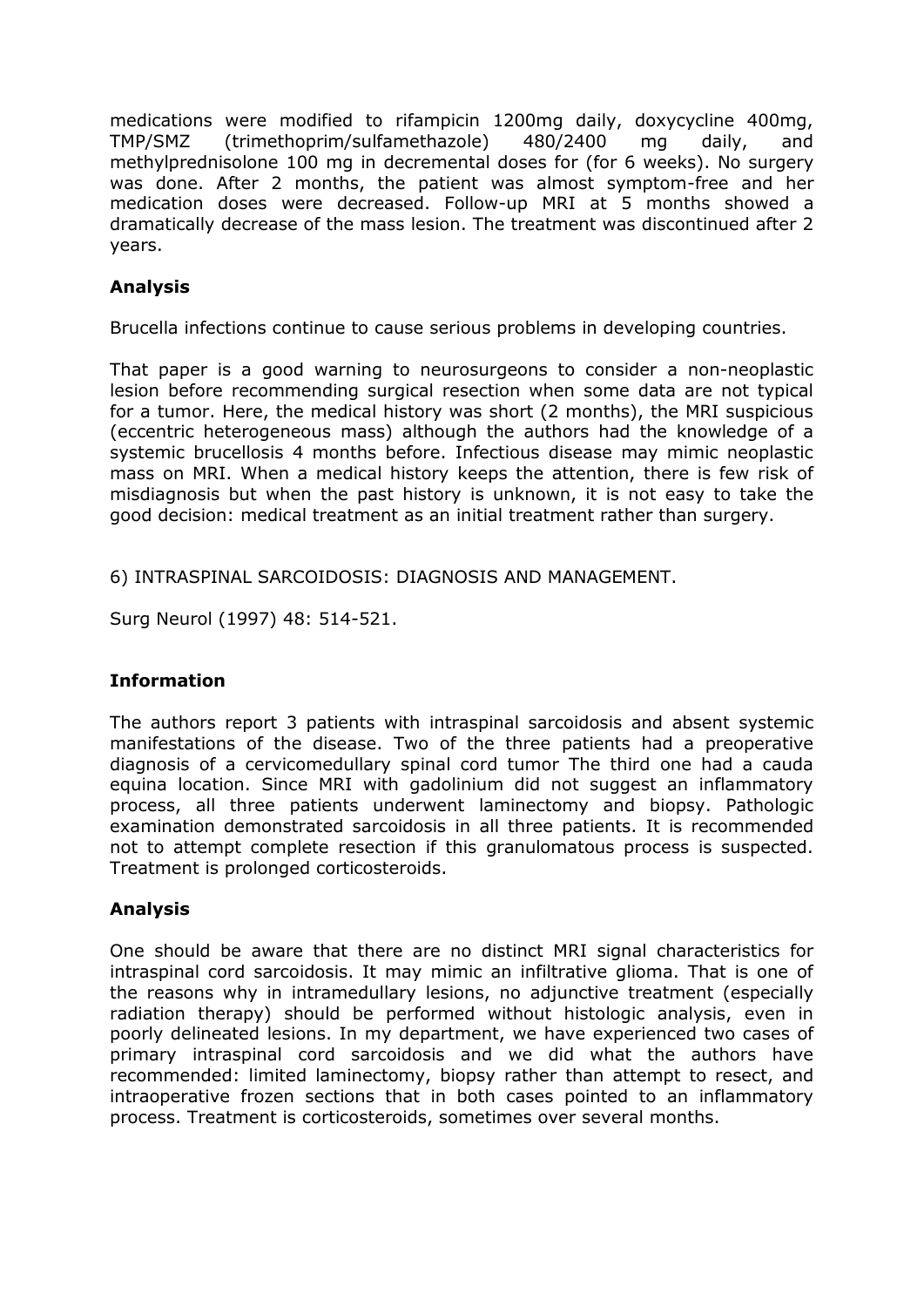7) NONNEOPLASTIC INTRAMEDULLARY SPINAL CORD LESIONS MIMICKING TUMORS.

Neurosurgery (1998) 43: 788-795.

### **Information**

Among a series of 212 patients undergoing surgery for intramedullary spinal cord tumors, the authors have reviewed a group of 9 patients with atypical, nonneoplastic intramedullary lesions that all underwent surgery. All patients were preoperatively evaluated with MRI. The extent of enhancement with gadolinium varied from homogeneous enhancement to no enhancement. This illustrates well the difficulty to assess the diagnosis of nonneoplastic intramedullary spinal cord lesions. All lesions showed marked T2 changes. There was a lack of significant spinal cord expansion associated with the lesions in all cases. The histology of the surgical specimens showed demyelinating lesions in four patients, sarcoidosis in two patients, amyloid angiopathy in two patients, and a mass of nonneoplastic inflammatory cells of unknown origin in one patient. Although it was difficult to antecedently distinguish these lesions from neoplastic spinal cord tumors by case history and physical examination, the most consistent clue was absent or minimal spinal cord expansion on the preoperative MRI.

### **Analysis**

The surgical management of intramedullary spinal cord tumors is based on oncological principles. The goal is complete resection or significant cytoreduction of the tumor. But in nonneoplastic diseases, theses oncological principles do not apply. We need a biopsy only to offer the patient the best medical treatment. Among the preoperative signs that could warn us, the only reliable one is MRI feature. Like the authors, we have observed that spinal cord expansion is always present on MRI of patients with spinal cord tumors. On the other hand, MRI images of patients with nonneoplastic lesions showed no lesional spinal cord expansion, except for mild expansion associated with edema. That is the most important message from that paper.

### **Synthesis**

More and more papers are published on intramedullary spinal cord tumors and lesions mimicking that pathology. In experienced neurosurgeons hands, radical surgery for these tumors can be performed with acceptable surgical risks. It is also clear that the surgical outcome is directly related to the patient's preoperative conditions. The greater are preoperative neurological deficits, the greater are surgical risks and postoperative sequelae.

However, one should avoid operating unnecessary lesions that may be better medically treated. Pseudotumors, inflammatory lesions, sarcoidosis and others may mimic on MRI intramedullary tumors. But if one pay attention to spinal cord morphology, it is also clear that in the absence of spinal cord widening, the first diagnosis to think for is not a tumor but a nonneoplastic lesion.